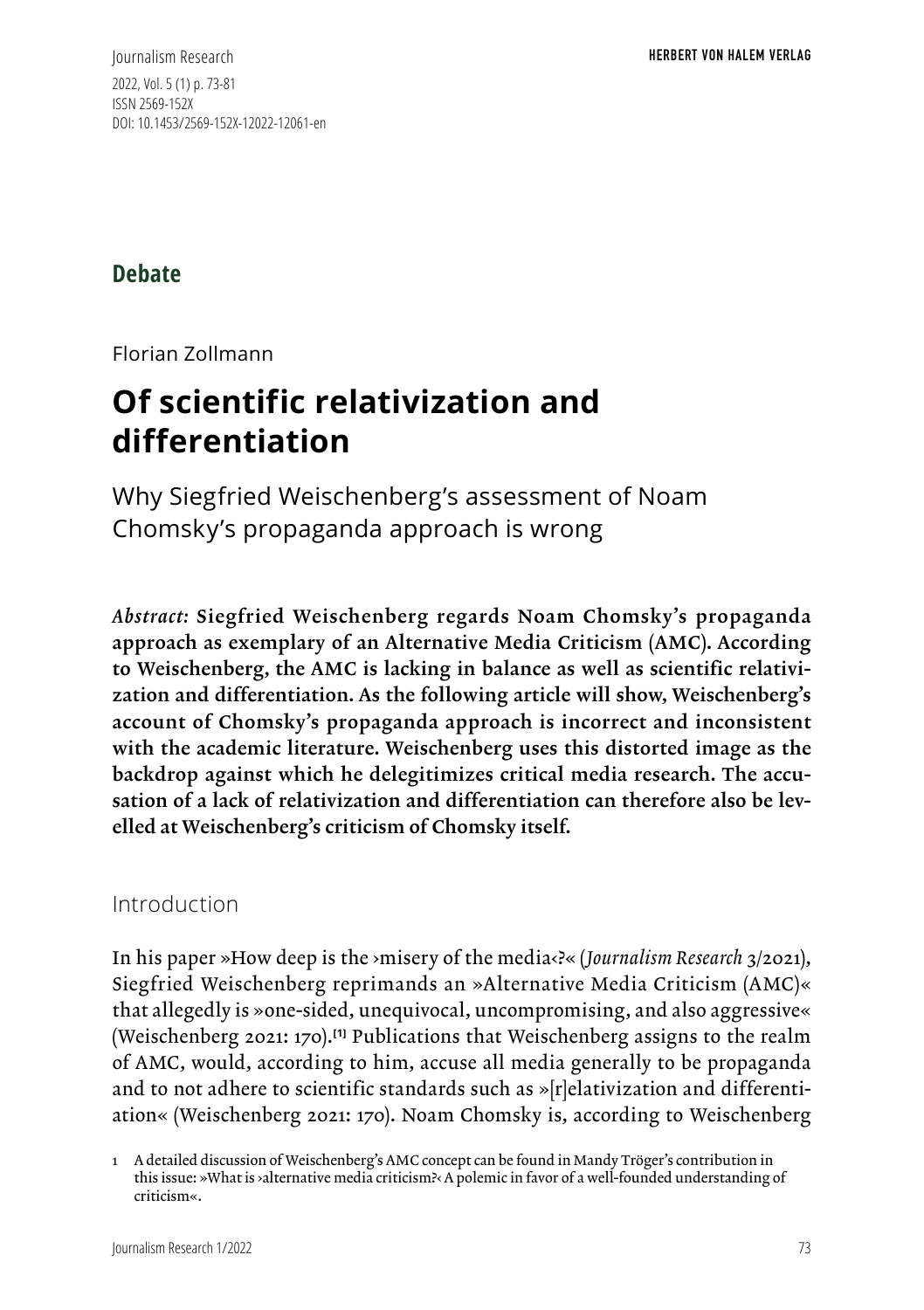$(2021: 171)$ ,  $\triangleright$  [t]he  $\cdot$ icon $\cdot$  of this approach«. He  $(2021: 171-173)$  justifies this by saying that a lecture given by Chomsky in 1997 was published in the anthology *Lügen die Medien?* [*Are the media lying?*] edited by Jens Wernicke (2017); that Chomsky was also positively mentioned in other AMC publications; and that the authors of the so-called AMC used a »dominant propaganda approach«, which was attributable to Chomsky. Also, Weischenberg (2021: 173) refers to Chomsky as a »linguist-turned-alternative-media-critic« and thus places him in the AMC category he created himself. But how valid is Weischenberg's assessment of Chomsky's propaganda approach?

#### State propaganda

Weischenberg (2021: 172) writes that on the subject of war, propaganda and the media Chomsky is »not an unproblematic authority to rely on«, because »his central thesis of ›state propaganda‹« is based »on the events surrounding the US entry into World War I in 1917«.

This assessment is already questionable. Although Chomsky's works on the topic of propaganda also deal with World War I, the central starting point of his propaganda approach is an analysis of the institutional structures of society and mass media in the USA (cf. Chomsky 1989; Herman/Chomsky 2008).

Notwithstanding, Weischenberg's (2021: 172) criticism focuses on what he alleges to be Chomsky's treatment of US entry into World War I: »He [Chomsky] claims that it was all a long-prepared propaganda stunt by political and corporate stakeholders to lessen the population's reluctance to go to war, leveraged by President Woodrow Wilson for the sole purpose of getting elected.« According to Weischenberg (2021: 173), Chomsky alleged, with »conspiratorial assumptions«, that as early as at the beginning of World War I »a White House ›master plan‹« to enter the war had existed. The US had then tried, via a Committee for Public Information (also referred to as the »Creel Commission«), to influence the peace-attuned population. Chomsky bases his »entire theory of the genesis of propaganda and public relations« on this perspective, Weischenberg writes, and this »manipulation thesis« supposedly informs »AMC discourses today« (Weischenberg 2021: 173).

Much of what Weischenberg writes here is put into Chomsky's mouth. In the texts cited by Weischenberg, Chomsky (2010 [2006], 2017) did not write that the US administration had had a master plan to enter the war at the beginning of World War I. Nor did Chomsky claim that Wilson had exclusively used the war-weariness of the population to be re-elected. Finally, Chomsky did not write either that political and corporate stakeholders had long planned a propaganda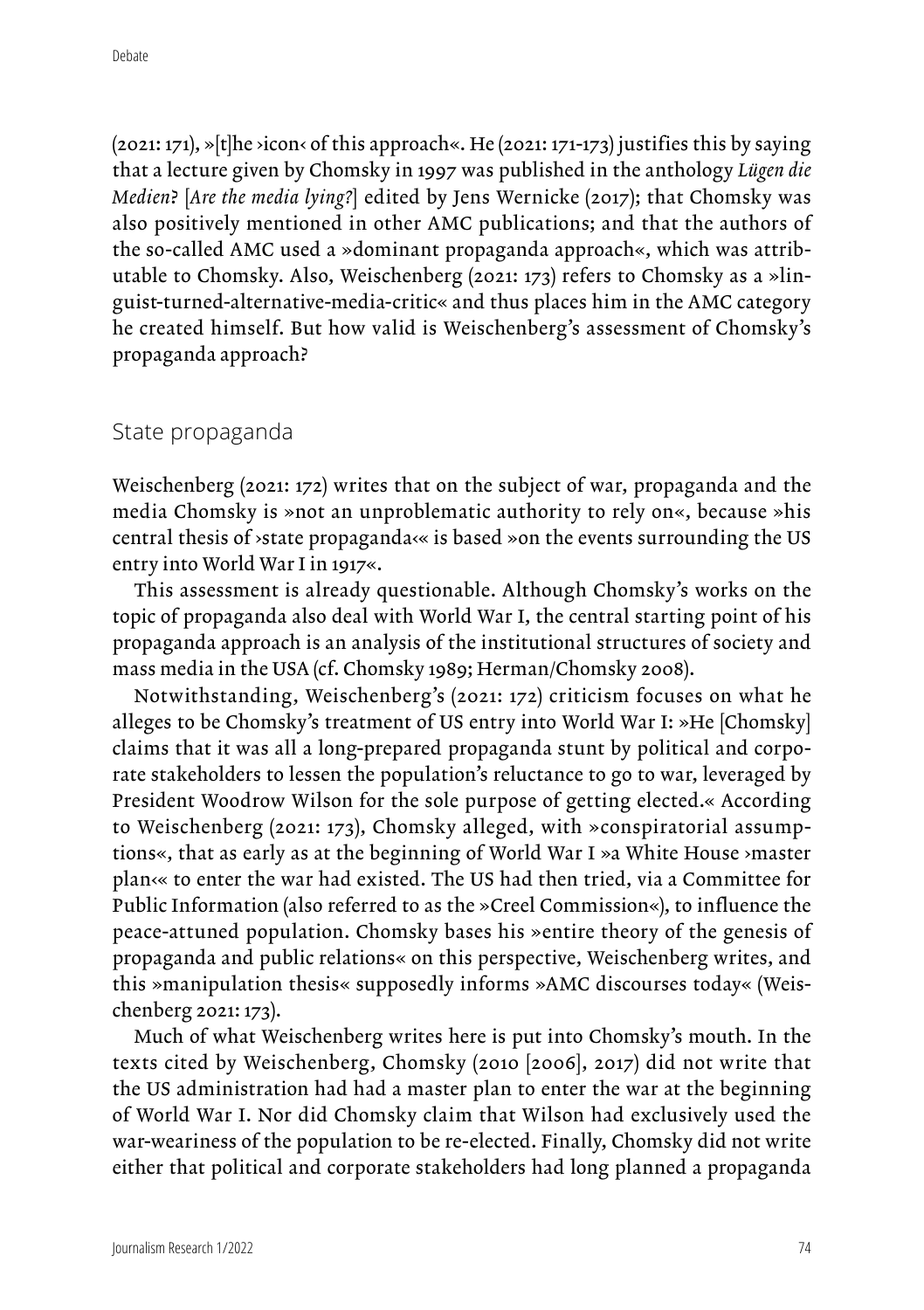campaign to enter the war.**[2]** Here is what Chomsky's (2010 [2006]: 25) book *Media Control* says:

»Let's begin with the first modern government propaganda operation. It took place during the administration of Woodrow Wilson, who had been elected President of the United States in 1916 with the slogan »Peace Without Victory«. At the time, in the midst of World War I, the American people were decidedly pacifist and saw no reason to get involved in a European war. The Wilson government, however, had committed itself to entering the war and thus had to act against the peaceful mood. A propaganda agency, the so-called Creel Commission, was set up, which within six months succeeded in throwing the population into hysterical enthusiasm.«**[3]**

The facts presented by Chomsky are undisputed: Wilson was elected US President for a second term in 1916 on the basis of a peace platform and, after the US entered the war in April 1917, initiated an unprecedented propaganda campaign with the aim of preparing the pacifist-minded population for war (cf. Elter 2005; Hamilton 2020; Jackall/Hirota 1995).

Weischenberg (2021: 173) further criticizes Chomsky's historical classification of the US propaganda campaign of World War I: »The central message is that a staged war hysteria helped unleash an avalanche of impacts that determined US and European history for decades to come.«

Chomsky does see a continuing relevance in the developments of that time: He argues that Hitler had been impressed by the successful US propaganda campaign and Germany had then set up its own propaganda system during World War II (Chomsky 2017: 116). Chomsky also argues that the US business world, because of what they regarded as a positive experience of World War I, had built up the PR industry in order to use propaganda to counteract a progressing formal democratization (expansion of voting rights and trade unions) (2017: 116-117, 2010 [2006]: 25-26).

These views are not controversial: Hitler's propaganda found inspiration with the communication techniques developed in the United States (cf. Dudley 1947: 107). Led by the USA, economic propaganda was systematically applied in liberal democracies (cf. Carey 1997; Fones-Wolf 1994). A prominent example is the fossil fuel industry's propaganda campaign, which fomented doubt to obscure the link between industrial carbon emissions and global warming (cf. Oreskes/Conway

<sup>2</sup> Weischenberg (2021: 172-173) builds his argument on the following sentence, which is attributed to Chomsky (2017: 116) in the lecture that was published in Wernicke's (2017) anthology: »Yet his [Wilson's] intention, from the outset, was to enter the war« (Chomsky cited in Weischenberg 2021: 172). If one looks at Chomsky's discussion of propaganda in overall context, it does not matter at what point Wilson decided to go to war. Also, in the original version of this text, Chomsky (1997) never used the phrase »from the outset« (German: »von Anfang an«). The translation of this sentence in Wernicke's book is incorrect. Chomsky (1997) merely said in the original text that Wilson »was intending« to go to war (»But he was intending to go to war.«). Weischenberg would therefore have been well advised to look at Chomsky's original text.

<sup>3</sup> This quotation and all the quotations from Chomsky (2017) referenced in this text were translated by the author.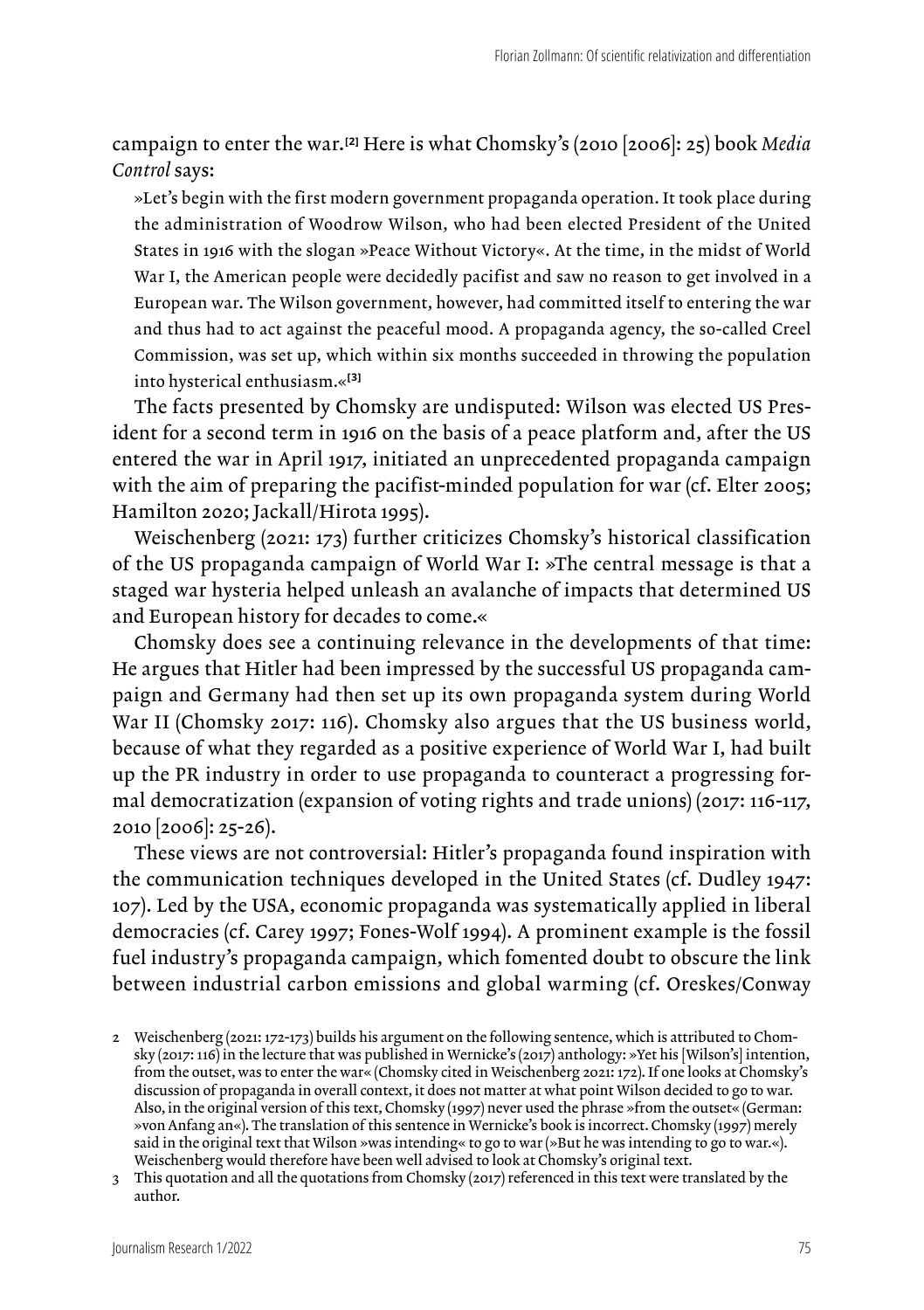2011). Today's propaganda techniques also go back to World War I. Thus, John Maxwell Hamilton (2020: 14) writes about »the profound and enduring threat to American democracy that rose out of the Great War – the establishment of pervasive, systematic propaganda as an instrument of the state«. Hamilton (2020: 14) remarks the following on the Committee for Public Information established in World War I: up to that point, nothing of the kind had existed and the committee could be seen »as a blueprint for the information state that exists today« in times of war and peace.

#### »Manufacturing Consent«

Weischenberg also finds fault with Chomsky's discussion of Walter Lippmann, which, allegedly »without offering any further evidence«, focuses on »Lippmann's role as a propagandist who is ›manufacturing consent‹« (Weischenberg 2021: 174).

Indeed, Chomsky (2017:117) argues that Lippmann was »a member of the Creel Commission« and then said in publications »that there is a new art in democracy which he calls >the manufacture of consent<<. Political leaders were able to >manufacture consent and thus limit people's choices and attitudes in such a way that they would ultimately only obediently do what they are told, even though they themselves formally participate in the system – for example through elections« (Chomsky 2017: 118). This is how Lippmann envisioned »a real democracy that works as it should«, writes Chomsky (2017: 118), »[t]hat is the lesson he draws from previous experiences with propaganda«.

This is also what Chomsky (2017: 117) argues in the lecture printed in Wernicke's (2017) anthology, which also refers to the book that Chomsky co-authored with Edward S. Herman and the title of which (*Manufacturing Consent*) was inspired by Lippmann (cf. Herman/Chomsky 2008). He has documented this in detail: evidence and bibliographic references that further confirm Lippmann's view of an elite managed democracy can be found in this very book (cf. Herman/ Chomsky 2008: IL, 330). Chomsky establishes elsewhere how the influential intellectuals Lippmann, Edward Bernays, Harold D. Lasswell und Samuel Huntington share similar elitist assumptions about how democracy should work (cf. 1982: 60ff., 1989: 16-20).

For example, Bernays (2005 [1928]: 54), who had also worked in the Creel Commission and is regarded as a founder of modern public relations, wrote in his standard work *Propaganda*: »It was, of course, the astounding success of propaganda during the war that opened the eyes of the intelligent few in all departments of life to the possibilities of regimenting the public mind.« Nancy Snow (2010: 82) writes, after World War I, the USA »led by Bernays, took up the mantle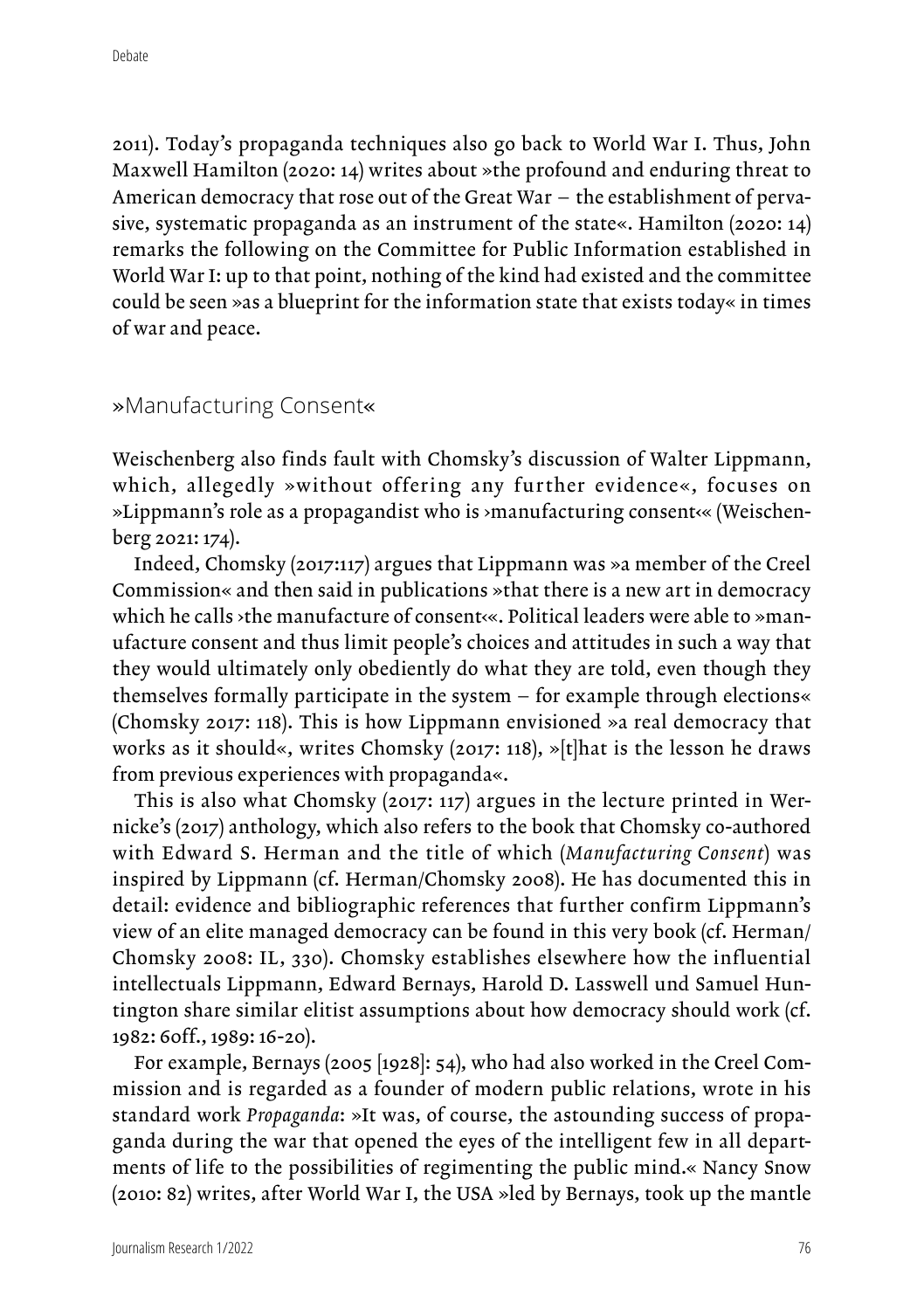of propaganda campaigns in manufacturing public support for American-style democracy«. She continues as follows: »In the 1930s, Bernays worked with corporate America to convince the American people that social movements and worker rights were a threat to American business and, in turn, the American way of life« (Snow 2010: 83).

All of this is ignored by Weischenberg, who does not bother to discuss Chomsky's major works<sup>[4]</sup> on propaganda nor to place them in the context of the body of literature produced by other propaganda researchers, yet complains that an essay based on a lecture did not contain enough pieces of evidence (cf. Weischenberg 2021: 174).

#### The Propaganda Model

Finally, Weischenberg (2021: 174) criticizes Chomsky for not addressing other aspects of Lippmann's work. He suggests that Lippmann pointed out that news and finding the truth should be clearly differentiated from each other, which to a certain extent relieved »journalism of exaggerated demands« (Weischenberg 2021: 173-174).

This is a contentious assumption as many journalists see truth-finding as part of their professional ethos and self-conception (cf. Kovach/Rosenstiel 2003). How balanced and truthful journalists can report on political events is indeed an important aspect of the propaganda model derived in 1988 by Edward S. Herman and Chomsky (2008) and examined in numerous quantitative and qualitative case studies. Herman and Chomsky use comparative content analyses to demonstrate how similar issues are treated with double standards in the mainstream media, according to political expediency. However, Weischenberg does not seriously consider the propaganda model. This is remarkable because Herman and Chomsky's propaganda model is not only used in numerous studies (cf. Chomsky 1989; Edgley 2015; DiMaggio 2009; Edwards/Cromwell 2018; Klaehn 2002, 2003; Krüger 2019; MacLeod 2020; Mauch 2020; Pedro-Carañana et al. 2018; Pötzsch 2020; Zollmann 2017) but is also an important aspect of Chomsky's propaganda research. Only in the abstract of the text does Weischenberg (2021: 169) refer to »Chomsky's ›propaganda model‹«, the genesis of which he regards as »problematic«. Here, however, Weischenberg confuses Chomsky's remarks on state

<sup>4</sup> Only in footnote 3 does Weischenberg (2021: 172) refer to Herman and Chomsky's (2008) classic *Manufacturing Consent*. Chomsky's (1989) other important piece on the topic, *Necessary Illusion*s, remains unconsidered. The book *Media Control* (Chomsky 2010 [2006]: 241), which Weischenberg references, is a new edition combining chapters from Chomsky's works *Media Control* (2002, English language version) and *Necessary Illusions* (1989). However, the appendix of *Necessary Illusions*, which makes up more than half of the book and contains detailed methodological and historical documentation, was substantially shortened in the German edition of *Media Contro*l that is used by Weischenberg (cf. Chomsky 2010 [2006]: 241).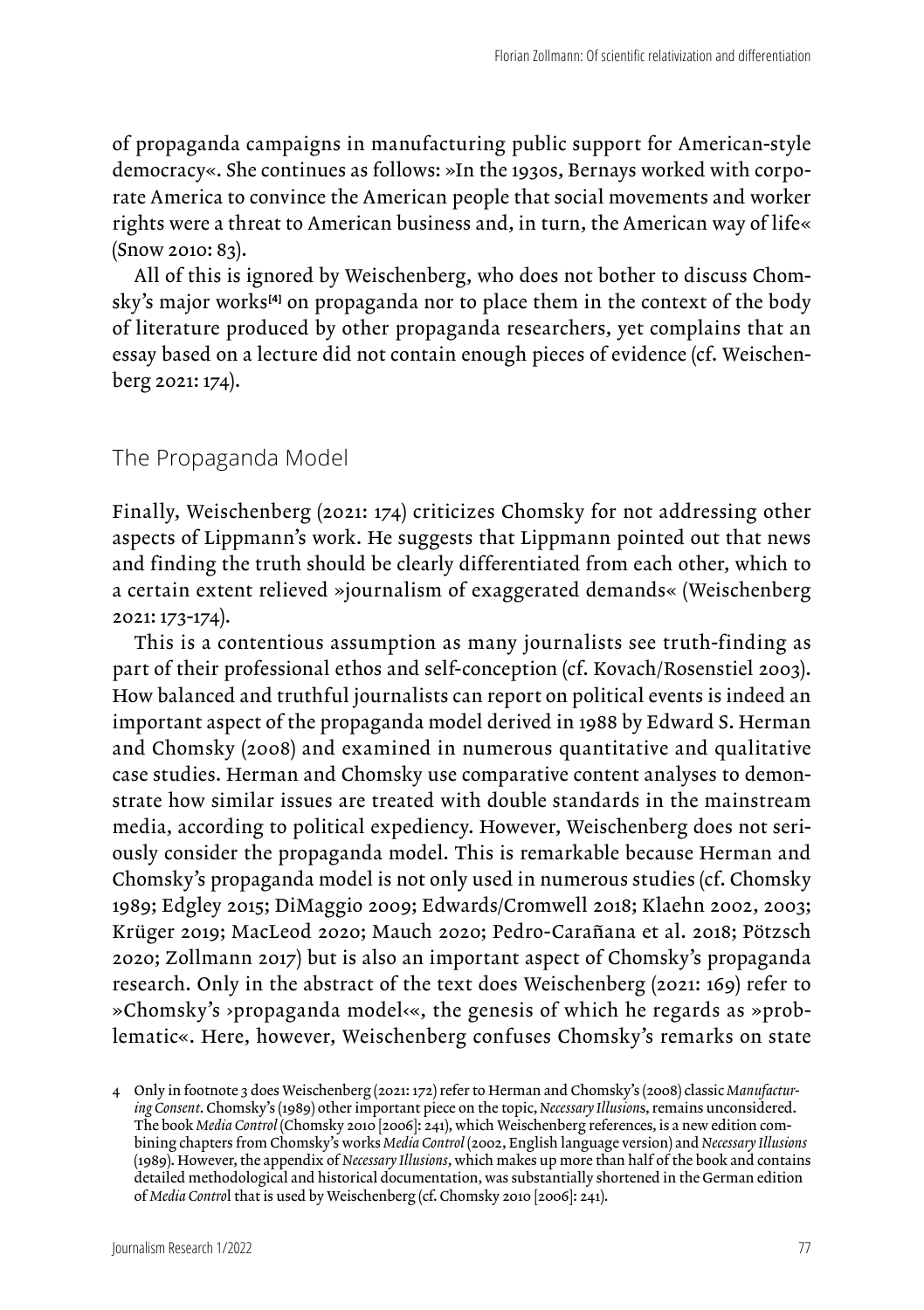propaganda with Herman and Chomsky's propaganda model, which undertakes a critique of the institutional structures of the mass media and builds on the well-known gatekeeper research (cf. Herman 1986). This error is indicative of the way Weischenberg presents Chomsky's work overall.

## Concluding remark

As I noted in 2019, propaganda studies about western democracies are marginalised in communication studies (cf. Zollmann 2019a, b). Paul F. Lazarsfeld and Robert K. Merton (1957 [1948]: 457-458) had already pointed out that propaganda had taken the »place of more direct means of control« in democratic societies and that »this change in the structure of social control merits thorough examination«. Lazarsfeld and Merton designated the mass media as an important institution of propaganda because they had been co-opted by powerful business interests (1957 [1948]: 457–458, 465). Chomsky is one of the few researchers to have advanced such a propaganda perspective for decades. The publications that Weischenberg classifies as »AMC« should certainly be subjected to a critical assessment. There is in fact a historical marginalisation of women or minorities in the field of critical media research. Instead, Weischenberg carries out an arbitrary categorisation that lumps together a variety of different works, apparently because some of them quote Chomsky or examine supposedly similar fields. This can be seen as an attempt to delegitimize critical media research. This can be understood in the following sense: if it turns out that Chomsky's statements are based on a false hypothesis, then this can also be assumed for the works that Weischenberg considers to be following Chomsky's line. A more detailed analysis shows that the points central to Weischenberg's attempt to refute Chomsky's propaganda approach are based on misrepresentations and an insufficient examination of the relevant literature. This raises the question of whether what Weischenberg claims to be Chomsky's main propaganda thesis is a straw figure. Rather than engaging with scholarly positions, Weischenberg refutes an argument of his own making with the aim of outmanoeuvring Chomsky's propaganda approach. This means that Weischenberg does not adhere to the standards of scientific relativization and differentiation that he himself demands.

*The author thanks Stefanie Kappler, Uwe Krüger, Kerem Schamberger and Holger Pötzsch for remarks on an earlier version of this text.*

*Translation: Florian Zollmann*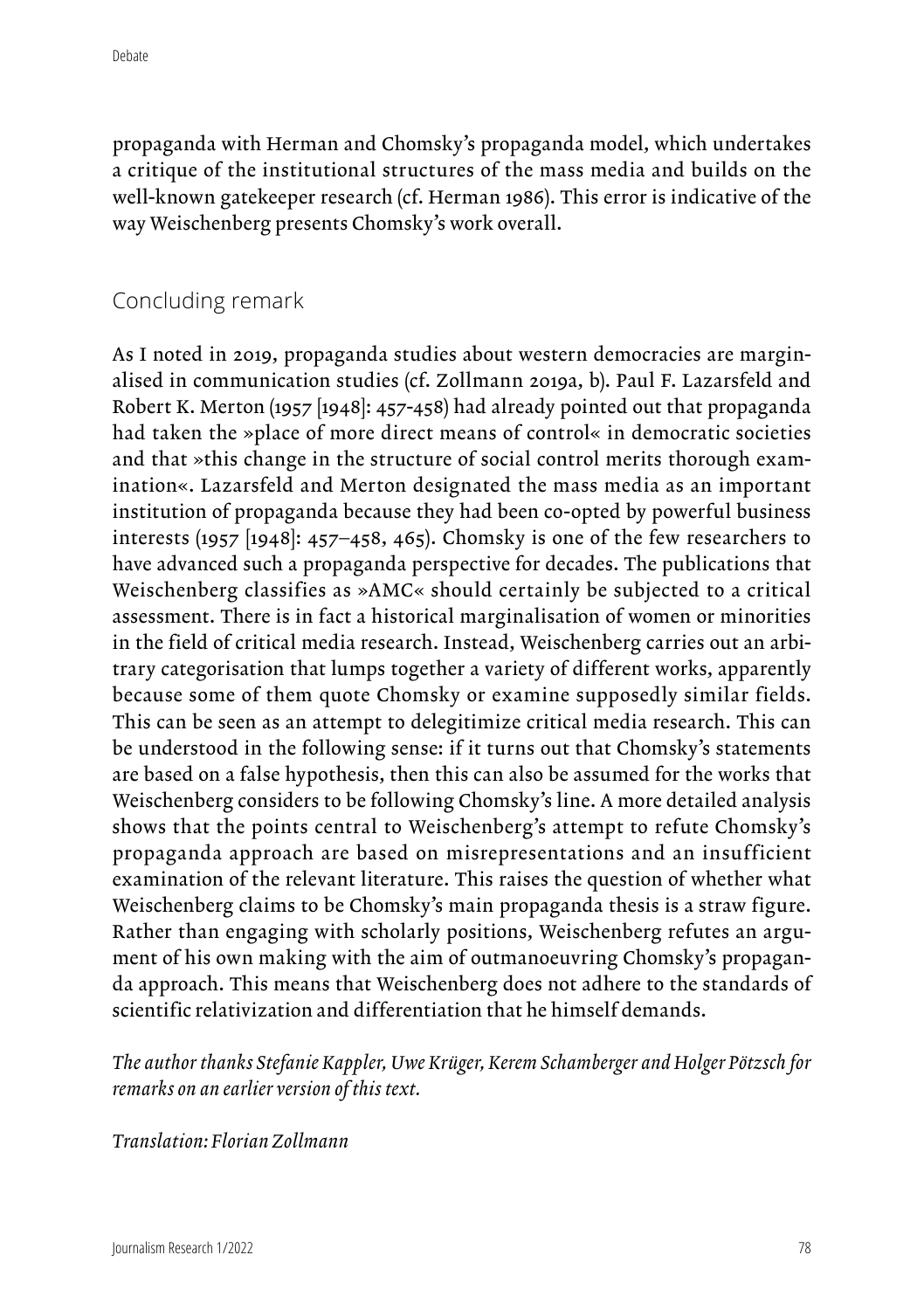## About the author

Florian Zollmann, Dr., is a Senior Lecturer in Journalism at Newcastle University, UK. His research areas include war reporting, critical political economy of the media, and propaganda. His book *Media, Propaganda and the Politics of Intervention* (Peter Lang, 2017) examines double standards in media reporting on international conflicts. Florian Zollmann has written extensively on the Herman-Chomsky propaganda model and is also author of the media critique »Unterm Brennglas...«, which is published bimonthly in the magazine *Publik-Forum Extra Leben*. Contact: [florian.zollmann@newcastle.ac.uk](mailto:florian.zollmann@newcastle.ac.uk)

## References

| Bernays, Edward (2005 [1928]): Propaganda. New York: IG Publishing.                   |
|---------------------------------------------------------------------------------------|
| DiMaggio, Anthony (2009): When Media Goes to War: Hegemonic Discourse, Public         |
| Opinion and the Limits of Dissent. New York: Monthly Review Press.                    |
| Dudley, Drew (1947): Molding Public Opinion through Advertising. In: The              |
| ANNALS of the American Academy of Political and Social Science, 250 (1), pp. 105-112. |
| Carey, Alex (1997): Taking the Risk out of Democracy: Corporate Propaganda versus     |
| Freedom and Liberty. Urbana: University of Illinois Press.                            |
| Chomsky, Noam (1982): Towards a New Cold War: Essays on the Current Crisis and How    |
| We Got There. New York: Pantheon Books.                                               |
| Chomsky, Noam (1989): Necessary Illusions. Thought Control in Democratic Societies.   |
| London: Pluto Press.                                                                  |
| Chomsky, Noam (1997): What Makes Mainstream Media Mainstream. In: Z                   |
| Magazine. 01.10.1997. https://zcomm.org/zmagazine/what-makes-mainstream-              |
| media-mainstream-by-noam-chomsky/(23 January 2022).                                   |
| Chomsky, Noam (2002): Media Control. The Spectacular Achievements of Propaganda.      |
| (2nd ed., 1st ed. 1997). New York: Seven Stories Press.                               |
| Chomsky, Noam (2010) [2006]: Media Control. Wie die Medien uns manipulieren.          |
| (4th ed., E-Book). Munich: Piper.                                                     |
| Chomsky, Noam (2017): Der Mythos der freien Presse. In: Wernicke, Jens (ed.):         |
| Lügen die Medien? Propaganda, Rudeljournalismus und der Kampf um die öffentliche      |
| Meinung. Frankfurt/M.: Westend Verlag, pp. 107-122.                                   |
| Edgley, Alison (ed.) (2015): Noam Chomsky. London: Palgrave Macmillan.                |
| Edwards, David; Cromwell, David (2018): Propaganda Blitz: How the Corporate Media     |
| Distort Reality. London: Pluto.                                                       |
| Elter, Andreas (2005): Die Kriegsverkäufer. Geschichte der US-Propaganda 1917-2005.   |
| Frankfurt/M.: Suhrkamp.                                                               |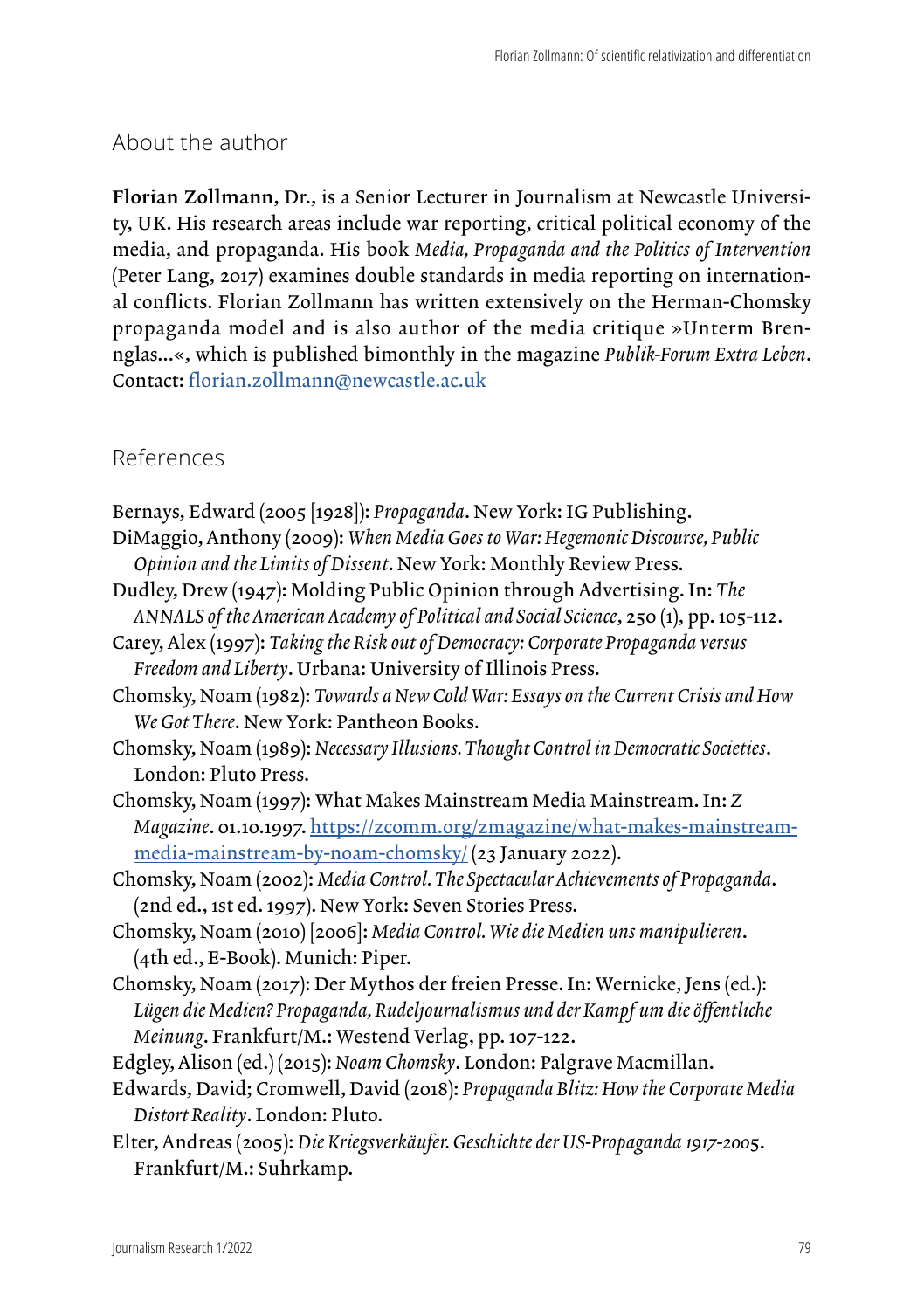- Fones-Wolf, Elizabeth A. (1994): *Selling Free Enterprise. The Business Assault on Labor and Liberalism*. Urbana und Chicago: University of Illinois Press.
- Hamilton, John Maxwell (2020): *Manipulating the Masses. Woodrow Wilson and the Birth of American Propaganda*. Baton Ruge: LSU Press.
- Herman, Edward S. (1986): Gatekeeper versus Propaganda Models: a Critical American Perspective. In: Golding, Peter; Murdock, Graham; Schlesinger, Philip (eds.): *Communicating Politics. Mass Communications and the Political Process*. New York: Holmes & Meier, pp. 171-196.
- Herman, Edward S.; Chomsky, Noam (2008): *Manufacturing Consent. The Political Economy of the Mass Media.* (3rd ed., zuerst 1988). London: The Bodley Head.
- Jackall, Robert; Hirota, Janice M. (1995): America's first Propaganda Ministry. The Committee of Public Information during the Great War. In: Jackall, Robert (ed.): *Propaganda*. Houndmills: Macmillan Press, pp. 137-173.
- Klaehn, Jeffery (2002): A Critical Review and Assessment of Herman and Chomsky's »Propaganda Model«. In: *European Journal of Communication*, 17(2), pp. 147-182.
- Klaehn, Jeffery (2003): Behind the Invisible Curtain of Scholarly Criticism: Revisiting the Propaganda Model. In: J*ournalism Studies*, 4(3), pp. 359-369.
- Kovach, Bill; Rosenstiel, Tom (2003): *The Elements of Journalism. What People should know and the Public should expect*. London: Atlantic Books.
- Krüger, Uwe (2019): *Meinungsmacht: Der Einfluss von Eliten auf Leitmedien und Alpha-Journalisten – eine kritische Netzwerkanalyse*. (2nd ed.). Cologne: Halem.
- Lazarsfeld, Paul F.; Merton, Robert K. (1957) [1948]: Mass Communication, Popular Taste and Organised Social Action. In: Rosenberg, Bernard; White, David Manning (eds.): *Mass Culture. The Popular Arts in America*. New York: The Free Press, pp. 457-473.
- MacLeod, Alan (2020): Manufacturing Consent in Venezuela: Media Misreporting of a Country, 1998-2014. In: *Critical Sociology*, 46(2), pp. 273-290.
- Mauch, Kim Kristin (2020): Agieren deutsche Medien gemäß dem Propagandamodell? Das Beispiel Bombardierungen von Krankenhäusern durch die USA und Russland. In: Krüger, Uwe; Sevignani, Sebastian (eds.): *Ideologie, Kritik, Öffentlichkeit – Verhandlungen des Netzwerks Kritische Kommunikationswissenschaft*. Frankfurt/M.: Westend Verlag, pp. 268-282.
- Oreskes, Naomi; Conway, Erik M. (2011): *Merchants of Doubt. How a Handful of Scientists Obscured the Truth on Issues from Tobacco Smoke to Global Warming*. (E-Book). London: Bloomsbury.
- Pedro-Carañana, Joan; Broudy, Daniel; Klaehn, Jeffery (eds.) (2018): *The Propaganda Model Today. Filtering Perception and Awareness*. London: University of Westminster Press.
- Pötzsch, Holger (2020): Monster oder Mitmensch? Der vampirische Andere in zwei Versionen von Francis D. Lawrences Film *I Am Legend*. In: Krüger, Uwe;